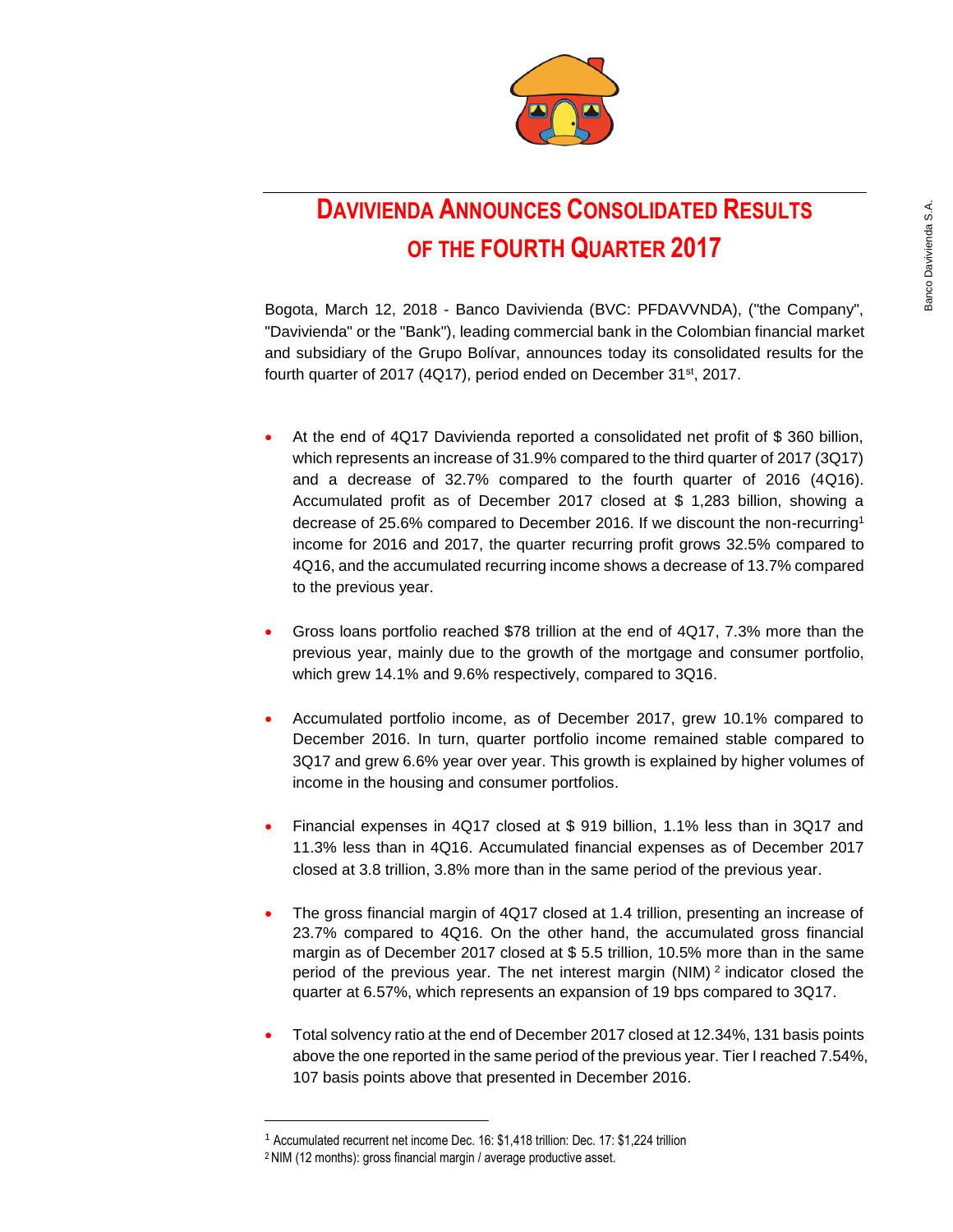$\overline{a}$ 



 At the end of December 2017, Davivienda had operations in 6 countries, 9.87 million customers **<sup>3</sup>** , 17,397 employees, 747 branches and 2,448 ATMs.

<sup>3</sup> Includes 4.1 million customers of DaviPlata and 955 thousand customers of the subsidiaries.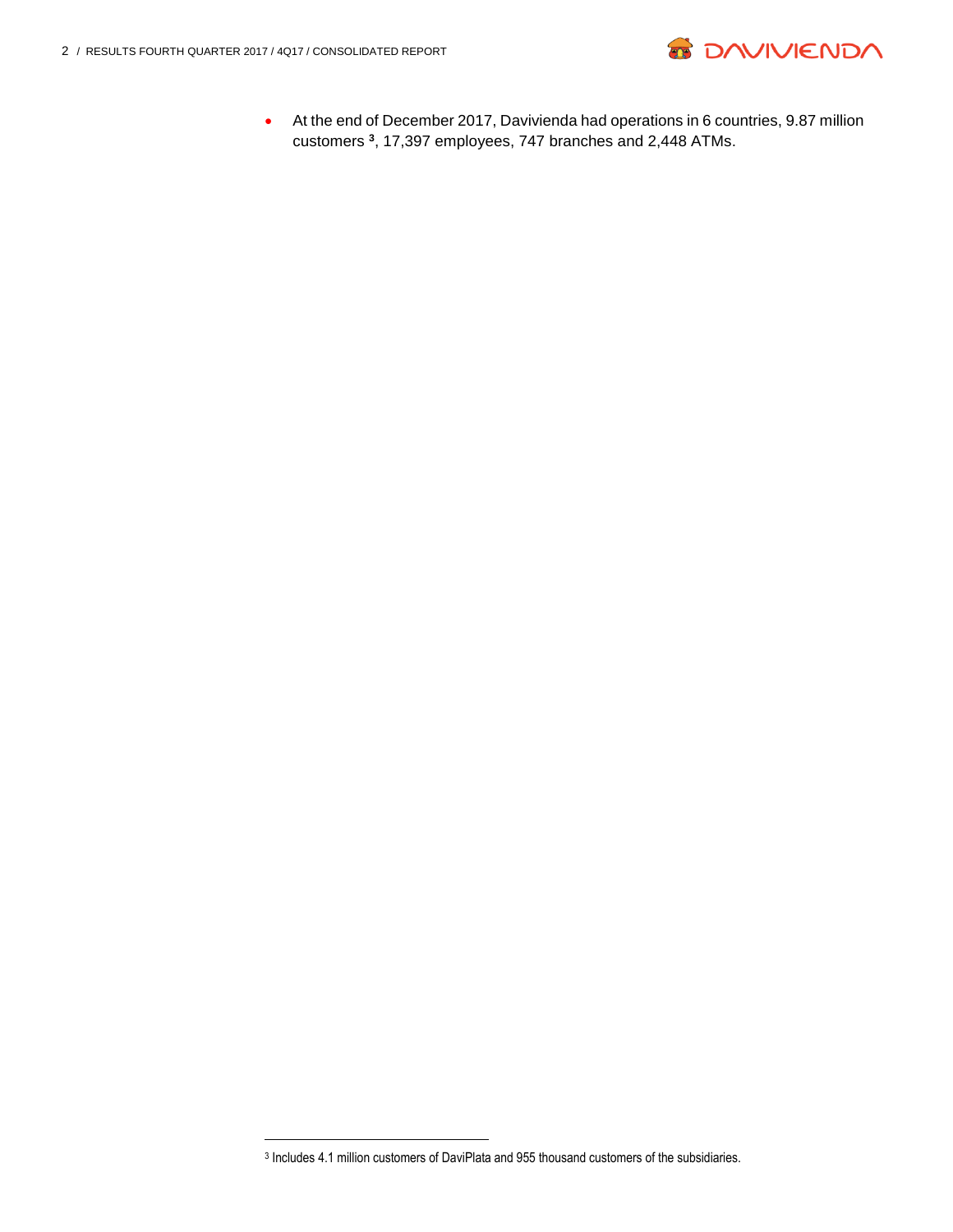

# **SUMMARY OF FINANCIAL RESULTS**

| <b>Consolidated Balance Sheet as of December 2017</b><br>(COP Billion) |               |          |               |                   |                          |  |  |  |  |  |
|------------------------------------------------------------------------|---------------|----------|---------------|-------------------|--------------------------|--|--|--|--|--|
|                                                                        | <b>Dec 16</b> | Sep 17   | <b>Dec 17</b> | Dec 17/<br>Sep 17 | Dec 17/<br><b>Dec 16</b> |  |  |  |  |  |
| <b>ASSETS</b>                                                          |               |          |               |                   |                          |  |  |  |  |  |
| Cash and interbank funds                                               | 8,388         | 9.176    | 9.336         | 1.7%              | 11.3%                    |  |  |  |  |  |
| <b>Investments</b>                                                     | 9.105         | 9.749    | 11.040        | 13.2%             | 21.3%                    |  |  |  |  |  |
| Loans                                                                  | 71,251        | 75,042   | 75.910        | 1.2%              | 6.5%                     |  |  |  |  |  |
| Commercial                                                             | 38.280        | 39.692   | 39.542        | $-0.4%$           | 3.3%                     |  |  |  |  |  |
| Consumer                                                               | 18.862        | 20,266   | 20.670        | 2.0%              | 9.6%                     |  |  |  |  |  |
| Mortgage                                                               | 15.788        | 17.286   | 18.008        | 4.2%              | 14.1%                    |  |  |  |  |  |
| Allowances                                                             | $-1,678$      | $-2,203$ | $-2,310$      | 4.9%              | 37.6%                    |  |  |  |  |  |
| <b>Fixed assets</b>                                                    | 834           | 834      | 732           | $-12.2%$          | $-12.1%$                 |  |  |  |  |  |
| Other assets                                                           | 3,970         | 3,757    | 3,752         | $-0.1%$           | $-5.5%$                  |  |  |  |  |  |
| <b>Total assets</b>                                                    | 93,548        | 98,558   | 100,771       | 2.2%              | 7.7%                     |  |  |  |  |  |
| <b>LIABILITIES</b>                                                     |               |          |               |                   |                          |  |  |  |  |  |
| <b>Deposits</b>                                                        | 59,645        | 62,195   | 63,311        | 1.8%              | 6.1%                     |  |  |  |  |  |
| Saving accounts                                                        | 25,439        | 23,696   | 24,047        | 1.5%              | $-5.5%$                  |  |  |  |  |  |
| Checking accounts                                                      | 7.801         | 8.196    | 9.084         | 10.8%             | 16.4%                    |  |  |  |  |  |
| Term deposits                                                          | 25,665        | 29.557   | 29,328        | $-0.8%$           | 14.3%                    |  |  |  |  |  |
| Other                                                                  | 740           | 746      | 851           | 14.0%             | 15.1%                    |  |  |  |  |  |
| <b>Bonds</b>                                                           | 9,587         | 10.835   | 12,009        | 10.8%             | 25.3%                    |  |  |  |  |  |
| Local                                                                  | 5.932         | 7.056    | 8,066         | 14.3%             | 36.0%                    |  |  |  |  |  |
| International                                                          | 3,655         | 3,779    | 3,943         | 4.3%              | 7.9%                     |  |  |  |  |  |
| <b>Credits with entities</b>                                           | 8,914         | 9.027    | 9,686         | 7.3%              | 8.7%                     |  |  |  |  |  |
| <b>Other liabilities</b>                                               | 5,358         | 6,026    | 4,882         | $-19.0%$          | $-8.9%$                  |  |  |  |  |  |
| <b>Total liabilities</b>                                               | 83,503        | 88,083   | 89,887        | 2.0%              | 7.6%                     |  |  |  |  |  |
| <b>EQUITY</b>                                                          |               |          |               |                   |                          |  |  |  |  |  |
| <b>Total stockholders' equity</b>                                      | 10,045        | 10,475   | 10,883        | 3.9%              | 8.3%                     |  |  |  |  |  |

| <b>Consolidated P&amp;L as of December 2017</b><br>(COP Billion) |       |       |         |               |               |         |                          |  |  |
|------------------------------------------------------------------|-------|-------|---------|---------------|---------------|---------|--------------------------|--|--|
|                                                                  |       |       | Quarter |               |               |         | <b>Accumulated</b>       |  |  |
|                                                                  | 4Q16  | 3Q17  | 4Q17    | 4Q17/<br>3Q17 | 4Q17/<br>4Q16 | Dec 17. | Dec 17/<br><b>Dec 16</b> |  |  |
| <b>Total income</b>                                              | 2,172 | 2,296 | 2,325   | 1.3%          | 7.0%          | 9,338   | 7.6%                     |  |  |
| Loans                                                            | 2,022 | 2,157 | 2,156   | $-0.1%$       | 6.6%          | 8.667   | 10.1%                    |  |  |
| Investments                                                      | 139   | 120   | 145     | 21.0%         | 4.2%          | 593     | $-21.2%$                 |  |  |
| Overnight funds                                                  | 11    | 19    | 24      | 29.9%         | 125.9%        | 78.4    | 47.8%                    |  |  |
| <b>Financial expenses</b>                                        | 1,036 | 929   | 919     | $-1.1%$       | -11.3%        | 3,844   | 3.8%                     |  |  |
| Gross financial margin                                           | 1,136 | 1,366 | 1,405   | 2.9%          | 23.7%         | 5,494   | 10.5%                    |  |  |
| Net allowances                                                   | 185   | 521   | 512     | $-1.8%$       | 176.6%        | 1,975   | 60.0%                    |  |  |
| Net interest margin                                              | 951   | 845   | 894     | 5.8%          | $-6.0%$       | 3,519   | $-5.8%$                  |  |  |
| Operating income                                                 | 251   | 302   | 325     | 7.6%          | 29.8%         | 1,216   | 7.3%                     |  |  |
| Operating expenses                                               | 863   | 782   | 870     | 11.2%         | 0.8%          | 3,190   | 8.7%                     |  |  |
| Exchange and derivatives                                         | 59    | 12    | 8       | $-35.6%$      | -86.7%        | 104     | $-41.4%$                 |  |  |
| Other income and expenses, net                                   | 234   | $-2$  | 55      | $-2325.0%$    | $-76.6%$      | 39      | $-83.1%$                 |  |  |
| Income before taxes                                              | 631   | 375   | 412     | 9.8%          | -34.8%        | 1.688   | $-28.0%$                 |  |  |
| Taxes                                                            | 96    | 102   | 52      | $-49.4%$      | $-46.5%$      | 405     | $-34.6%$                 |  |  |
| <b>Net income</b>                                                | 535   | 273   | 360     | 31.9%         | $-32.7%$      | 1,283   | $-25.6%$                 |  |  |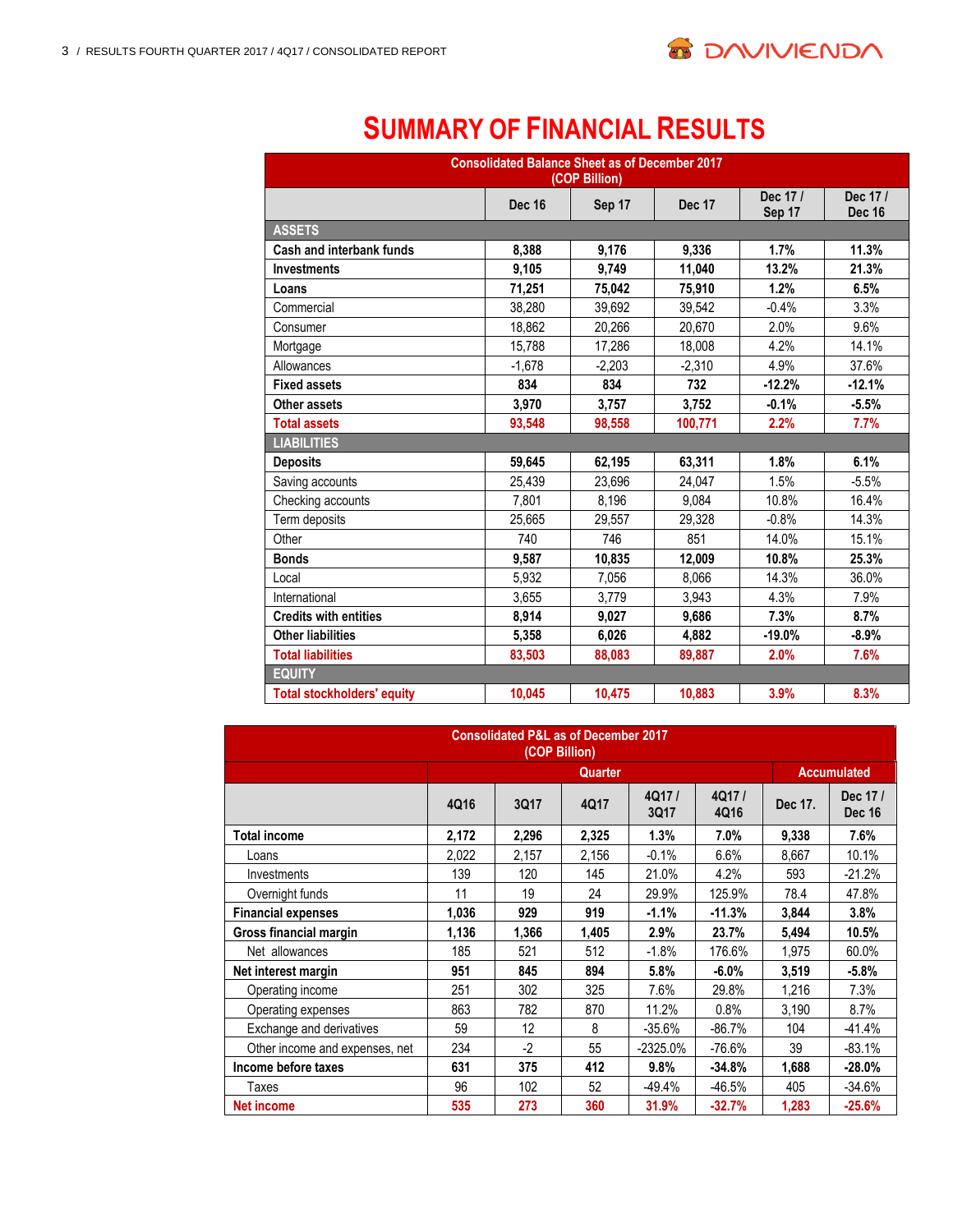

| <b>Consolidated Key Indicators</b>                 |          |          |          |  |  |  |  |  |
|----------------------------------------------------|----------|----------|----------|--|--|--|--|--|
|                                                    | 4Q16     | 3Q17     | 4Q17     |  |  |  |  |  |
| <b>Profitability and efficiency</b>                |          |          |          |  |  |  |  |  |
| <b>Net Interest Margin</b>                         | 6.53%    | 6.38%    | 6.57%    |  |  |  |  |  |
| Portfolio NIM                                      | 5.47%    | 5.58%    | 5.77%    |  |  |  |  |  |
| <b>Investments NIM</b>                             | 1.06%    | 0.80%    | 0.80%    |  |  |  |  |  |
| <b>ROAA</b>                                        | 1.9%     | 1.5%     | 1.3%     |  |  |  |  |  |
| <b>ROAE</b>                                        | 18.6%    | 14.4%    | 12.4%    |  |  |  |  |  |
| <b>Fee Ratio</b>                                   | 15.0%    | 14.4%    | 14.6%    |  |  |  |  |  |
| Efficiency                                         | 45.1%    | 47.3%    | 46.6%    |  |  |  |  |  |
| <b>Solvency Ratio</b>                              |          |          |          |  |  |  |  |  |
| Tier I                                             | 6.47%    | 7.80%    | 7.54%    |  |  |  |  |  |
| <b>Tier II</b>                                     | 4.55%    | 4.72%    | 4.79%    |  |  |  |  |  |
| Solvency                                           | 11.02%   | 12.52%   | 12.34%   |  |  |  |  |  |
| RWA / Total assets                                 | 88.4%    | 86.2%    | 85.9%    |  |  |  |  |  |
| <b>NPL and Coverage</b>                            |          |          |          |  |  |  |  |  |
| $NPL > 90$ days                                    | 1.99%    | 2.87%    | 2.76%    |  |  |  |  |  |
| Commercial                                         | 1.43%    | 2.81%    | 2.55%    |  |  |  |  |  |
| Consumer                                           | 2.64%    | 2.68%    | 2.63%    |  |  |  |  |  |
| Mortgage                                           | 2.58%    | 3.23%    | 3.35%    |  |  |  |  |  |
| Coverage > 90 days                                 | 197.6%   | 151.9%   | 162.3%   |  |  |  |  |  |
| Commercial                                         | 226.6%   | 140.7%   | 156.8%   |  |  |  |  |  |
| Consumer                                           | 250.0%   | 257.1%   | 273.5%   |  |  |  |  |  |
| Mortgage                                           | 94.6%    | 71.9%    | 71.3%    |  |  |  |  |  |
| $NPL > 30$ days                                    | 4.04%    | 5.53%    | 5.32%    |  |  |  |  |  |
| Commercial                                         | 226.60%  | 140.66%  | 156.83%  |  |  |  |  |  |
| Consumer                                           | 250.05%  | 257.14%  | 273.48%  |  |  |  |  |  |
| Mortgage                                           | 94.58%   | 71.87%   | 71.31%   |  |  |  |  |  |
| Coverage > 30 days                                 | 97.3%    | 78.8%    | 84.1%    |  |  |  |  |  |
| Commercial                                         | 151.4%   | 102.0%   | 105.8%   |  |  |  |  |  |
| Consumer                                           | 2.6%     | 2.7%     | 2.6%     |  |  |  |  |  |
| Mortgage                                           | 37.5%    | 28.4%    | 31.0%    |  |  |  |  |  |
| Cost of risk                                       | 1.69%    | 2.13%    | 2.53%    |  |  |  |  |  |
|                                                    |          |          |          |  |  |  |  |  |
| Net loan portfolio / Funding sources               | 91.2%    | 91.5%    | 89.3%    |  |  |  |  |  |
| Net loan portfolio / Funding sources without bonds | 103.9%   | 105.4%   | 104.0%   |  |  |  |  |  |
| Net loan portfolio / Deposits                      | 119.5%   | 120.7%   | 119.9%   |  |  |  |  |  |
| <b>Stock Indexes</b>                               |          |          |          |  |  |  |  |  |
| Share price                                        | \$30,000 | \$33,260 | \$29,940 |  |  |  |  |  |
| <b>Price to Book Value</b>                         | 1.35     | 1.43     | 1.24     |  |  |  |  |  |
| Exchange rate (COP/USD)                            |          |          |          |  |  |  |  |  |
| Closing exchange rate (COP/USD)                    | \$3,001  | \$2,937  | \$2,984  |  |  |  |  |  |
| Average exchange rate (COP/USD)                    | \$3,051  | \$2,939  | \$2,951  |  |  |  |  |  |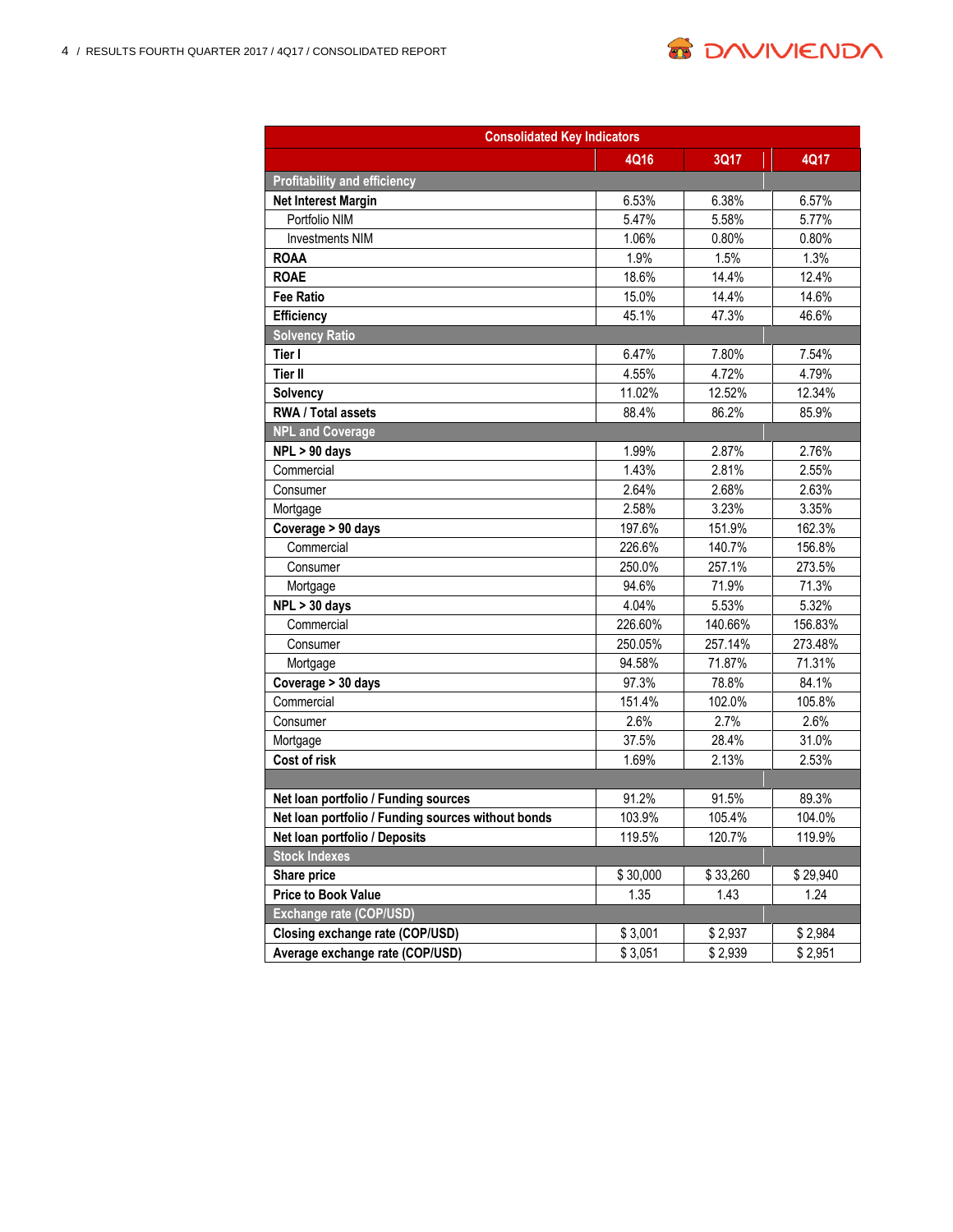

# **ECONOMIC CONTEXT Colombia**

The previous year was marked by a recovery in the world economic activity that included acceleration in the growth of both developed and emerging countries and, among these, Latin America as a region. However, the improvement of the region was not widespread, the growth was concentrated in five countries; the rest of the economies, including Colombia´s, slowed down. In effect, the GDP growth for our country was 1.8%, lower than the 2% observed in 2016.

The key factors that explain the lower growth of Colombia are mainly two: the lagged impact of the fall in oil prices and the effects of the monetary policy applied in 2016.

Regarding the first point, it is to be recalled that due to the drop in the oil rent, the government has been cutting spending levels, mainly investment, which decreases aggregate demand. In addition, the increase in VAT, needed to rebuild public finances, not only reduced the disposable income of households, but also significantly affected their levels of confidence as well as their willingness to spend. The fall in oil prices also affected the demand of Venezuela which made our sales in that country reach their lowest levels in decades.

Regarding monetary policy, it is important to mention that in order to tackle the inflationary expectations that had been raised by the El Niño phenomenon and in order to contribute to the adjustment of the economy's spending, Colombian Central Bank increased its intervention rate to 7.75% in the second part of 2016. This increase generated a higher cost of credit and a slowdown in sales, especially of durable goods.

In terms of domestic inflation, the year was marked by a sharp correction in food prices and a moderation in the growth of tradable goods that occurred as a result of greater stability in the price of the dollar. These moderations, particularly observed in food prices, enabled the fact of going from an inflation rate of 5.75% at the end of 2016 to a rate of 4.09% last December.

According to preliminary figures, in 2017 the Central National Government (GNC) recorded a GDP deficit of 3.1%, achieving a reduction of 0.9% compared to the results of 2016 and complying with the goals established by the fiscal rule. This result was achieved thanks to the combination of several factors, including the good performance of VAT collections, the arrival of some occasional revenues and the \$ 4 trillion budget cut decreed at the end of the year.

During 2017, the average value of the exchange rate against the dollar (\$ 2,950.6), as well as the value at the end of the year (\$ 2,984.0), were below the levels reached in 2016 (\$ 3,052.1 and \$ 3,000.7, respectively). The causes of this modest appreciation of the Colombian peso were associated with the rise in oil prices, the fall in risk levels in emerging countries -with the consequent return of portfolio investments to these countries- and finally, the depreciation of the dollar worldwide that reversed the rise it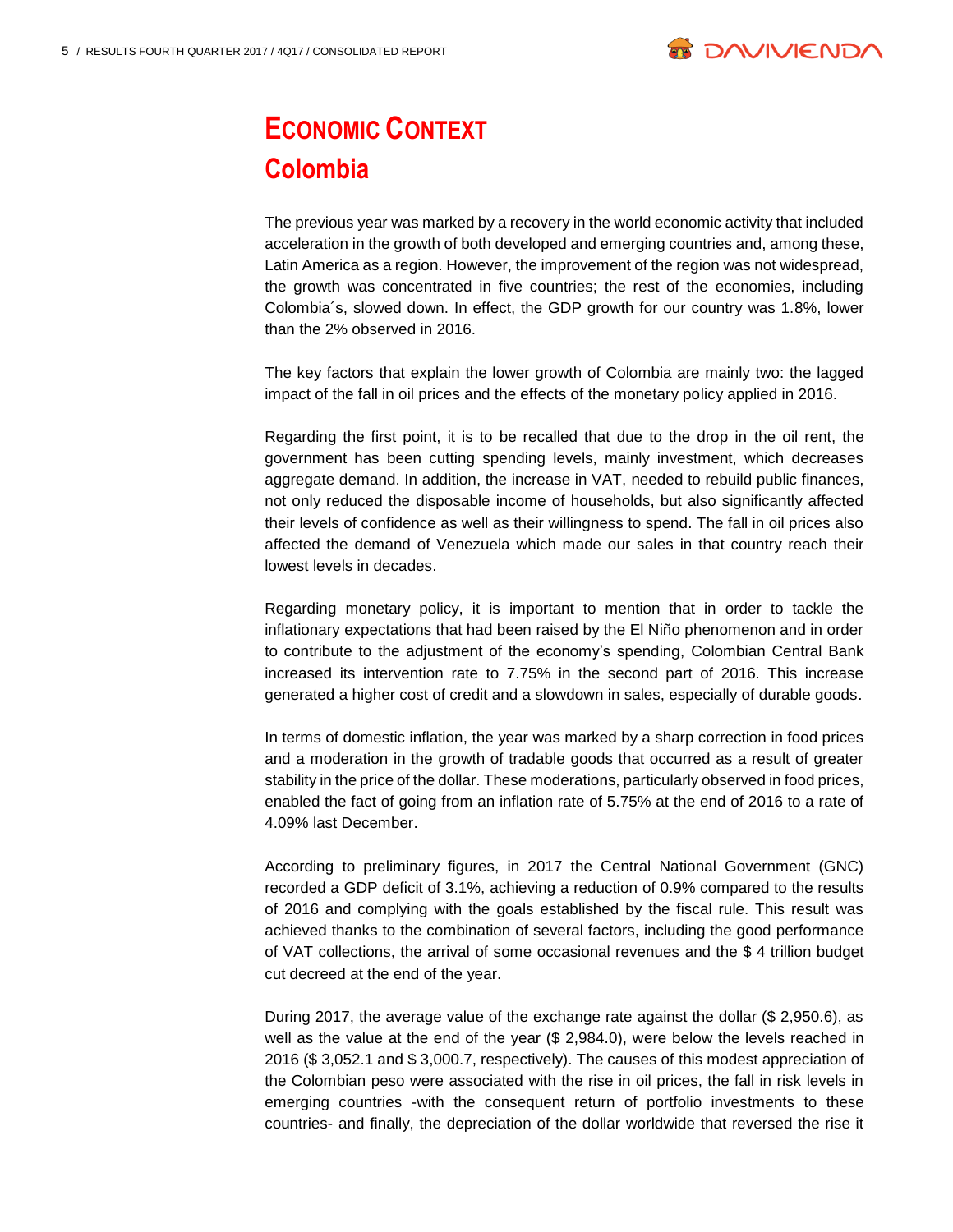

had suffered at the end of 2016 and at the beginning of the year after the triumph of President Trump in the United States of America.

Finally, regarding to the financial sector, it should be pointed out that with figures as of November 2017, profitability on assets (ROA) and equity (ROE) of the financial system reached 1.2% and 9.1% respectively, decreasing compared to the levels observed in previous years. These results were associated with the low dynamism of the demand for credit and the deterioration in portfolio NPL indicators.

# **Central America**

In the first three quarters of 2017, economic growth showed acceleration in Honduras and Panama, a slowdown in Costa Rica and a very stable growth in El Salvador, compared to the same period in 2016.

In the region, sectors that most boosted growth were the manufacturing sector, the agricultural sector and services activities such as financial intermediation and professional activities. Transport and construction sectors presented important growth in Panama.

The region's inflation increased at the end of 2017, with the exception of Panama. Both at Costa Rica and Honduras, inflation was within the target range set by the monetary authorities. The rise was explained by increases in fuels and food prices. In the case of Panama, the decline was associated with a decreases on the prices of public transport and food, among others. Inflation in Costa Rica closed the year at 2.57%, El Salvador 2.04%, Honduras at 4.73% and Panama at 0.48%.

On the other hand, during the year the monetary policy rate (MPR) of Honduras remained stable at 5.50%, while that of Costa Rica increased to 4.75% at the end of 2017 from 1.75% at the beginning of the year.

Currencies of the region recorded depreciations in 2017, 2.52% in the case of Costa Rica and 1.06% in the case of Honduras. It is worth highlighting that in the second quarter of the year, Costa Rica's Central Bank took measures to control a speculative attack against the colon. These measures include the increase in the interest rate and the sale of international reserves.

Lastly, there were downgrades in the risk rating for Costa Rica and El Salvador; Honduras recorded an improvement; and Panama rating remained stable. The main reason for the downgrades or improvements was associated with the fiscal flexibility of the countries, including the difficulty in some of these countries to reach tax agreements.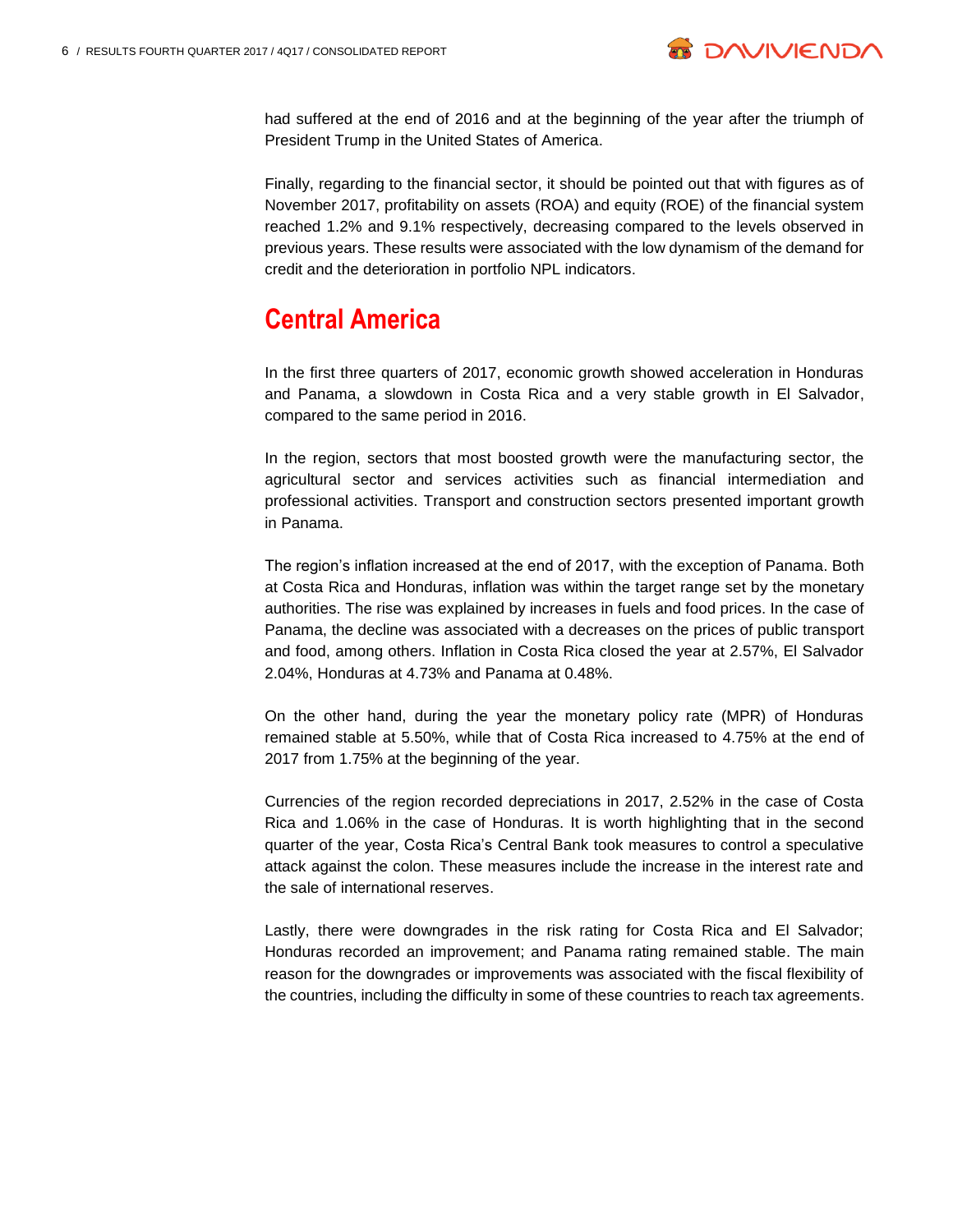

# **4Q17 CONSOLIDATED RESULTS BALANCE SHEET**

### **Assets**

As of December 31, 2017, consolidated assets totaled \$ 100.8 trillion, increasing 2.2% versus the previous quarter and 7.7% annually, mainly due to the behavior of consumer and mortgage portfolios.

Consolidated ROAA<sup>4</sup> to 4Q17 closed at 1.30%, 21 bps lower than the one presented on 3Q17 and 62 bps lower than in 4Q16. This is mainly due to lower dynamics of the economy and higher occasional profits in 2016 of \$307 billion.

#### **Evolution of consolidated assets**

(COP Trillion)

|                            | 4Q17/3Q17 | 4Q17/4Q16     |                |                    | 98.6           | 100.8       |
|----------------------------|-----------|---------------|----------------|--------------------|----------------|-------------|
| Cash                       | 1.7%      | 11.3%         |                | 93.5<br>8.4<br>9.1 | 9.2<br>9.7     | 9.3<br>11.0 |
| <b>Investments, net</b>    | 13.3%     | 21.3%         |                |                    |                |             |
| Portfolio, net             | 1.2%      | 6.5%          |                |                    | 75.0           | 75.9        |
| Others <sup>5</sup>        | (2.3%)    | $(6.6\%)$     |                | 71.3               |                |             |
| <b>Assets</b>              | 2.2%      | 7.7%          |                | $\overline{AB}$    | 46             | 7.5         |
|                            |           |               |                | Dec. 16            | <b>Sep. 17</b> | Dec. 17     |
| <b>Assets</b>              |           | <b>Dec.16</b> | <b>Sep. 17</b> | <b>Dec. 17</b>     | 4Q17 / 3Q17    | 4Q17/4Q16   |
| Colombia                   |           | 72.0          | 75.9           | 77.8               | 2.5%           | 8.0%        |
| International <sup>6</sup> | COP\$     | 22.7          | 23.6           | 23.9               | 1.5%           | 5.6%        |
|                            | USD\$7    | 7.6           | 8.0            | 8.0                | $(0.1\%)$      | 6.2%        |

Colombia's assets represent 76.2% of the consolidated assets, closing at \$ 77.8 trillion, growing 2.5% compared to the previous quarter and 8.0% compared to the fourth quarter of 2016.

Assets of the international subsidiaries represent 23.8% of the consolidated assets, closing at USD \$8.0 billion, remaining stable compared to September 2017 and growing 6.2% compared to December 2016.

# Cash and interbank

l

By the end of 4Q17, cash and interbank totaled \$9.3 trillion, 1.7% more than in 3Q17 and 11.3% more compared to 4Q16.

In Colombia, they closed at \$5.0 trillion, 7.9% higher than in 3Q17 and 7.9% higher than those of 4Q16. These increases were due to the dynamics of the Bank's ordinary cash

<sup>4</sup> ROAA (12 months): Accumulated Profit / Average annual assets

<sup>5</sup> Other assets include: acceptances and derivatives, accounts receivable, property, plant and equipment, other nonfinancial assets, goodwill and intangibles.

<sup>6</sup> Davivienda International includes: El Salvador, Costa Rica, Panama and Honduras

<sup>&</sup>lt;sup>7</sup> Figures under USD Billions. COP devaluated 1.6% during 4Q17 and revaluated 0.6% on a yearly basis.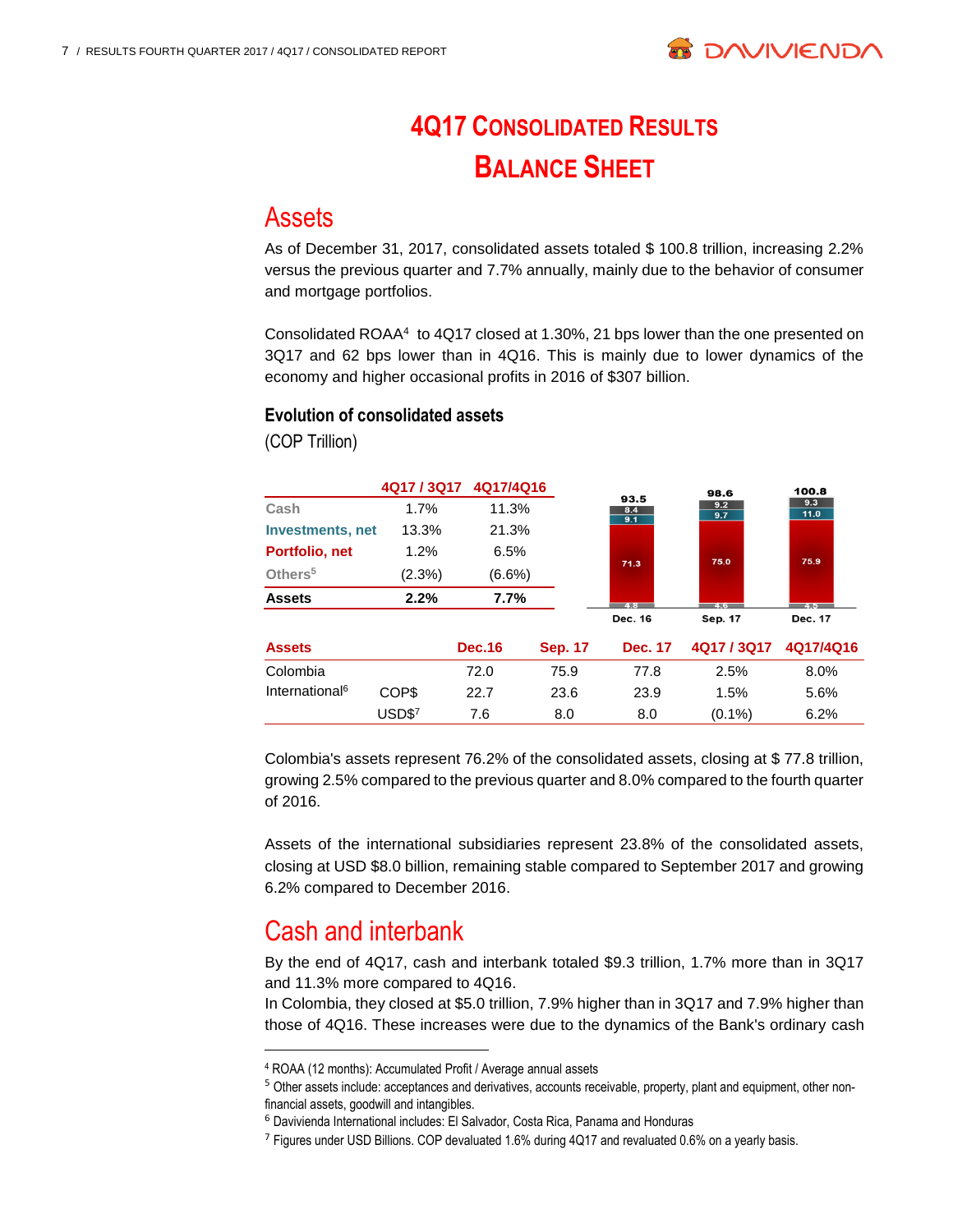

flow and to opportunities of obtaining gains of liquid assets. On the other hand, the Colombian Central Bank continued to reduce the intervention rate during the last quarter, which made possible to obtain lower-cost funding through liquidity operations. In the international subsidiaries, cash and interbank totaled USD \$1.5 billion, decreasing 6.0% compared to September 2017 and increasing 16.1% compared to December 2016; this last growth is explained mainly by Panama and Costa Rica.

### Investment Portfolio

At the end of the fourth quarter of 2017, the consolidated investment portfolio closed at \$ 11.0 trillion, 13.3% higher than in 3Q17 and 21.3% higher than in 4Q16.

Investments in Colombia increased 12.3% compared to the previous quarter and 16.4% compared to the fourth quarter of 2016, closing at \$ 9.1 trillion. Annual increase is explained by growth of fixed income positions in the trading portfolio, given the expectations of interest rates cuts. Additionally, there was an increase in the liquidity reserve due to the natural growth of the balance sheet. This same trend was maintained throughout the fourth quarter of 2017.

Investments closed at USD \$1.1 billion in the international subsidiaries, 8.0% higher than in September 2017, mainly due to the increase in the purchase of debt securities issued by the central banks in Panama, El Salvador and Honduras. Compared to December 2016, investments increased by 16.3%, mainly in Panama and El Salvador.

# Gross loans portfolio

Gross loans for 4Q17 closed at \$ 78.2 trillion, showing a quarter to quarter increase of 1.3% and a year over year growth of 7.3%, mainly due to the increase in mortgage and consumer portfolios, which show annual increases of 14.1% and 9.6% respectively.

#### **Evolution of the gross loan portfolio**

(COP Trillion)

|                    |         | 4Q17/3Q17 4Q17/4Q16 |                | 72.9           | 77.2    | 78.2                |
|--------------------|---------|---------------------|----------------|----------------|---------|---------------------|
| <b>Mortgage</b>    | 4.2%    | 14.1%               |                | 15.8           | 17.3    | 18.0                |
| <b>Consumer</b>    | 2.0%    | 9.6%                |                | 18.9           | 20.3    | 20.7                |
| <b>Commercial</b>  | (0.38%) | 3.3%                |                | 38.3           | 39.7    | 39.5                |
| Gross Ioans        | 1.3%    | 7.3%                |                |                |         |                     |
|                    |         |                     |                | Dec. 16        | Sep. 17 | Dec. 17             |
| <b>Gross Loans</b> |         | <b>Dec.16</b>       | <b>Sep. 17</b> | <b>Dec. 17</b> |         | 4Q17/3Q17 4Q17/4Q16 |
| Colombia           |         | 57.4                | 61.7           | 62.5           | 1.2%    | 8.8%                |
| International      | COP\$   | 15.5                | 15.5           | 15.7           | 1.6%    | 1.4%                |

 $\text{USD\$}^8$  5.2 5.3 5.3 (0.0%) 1.9%

l <sup>8</sup> Figures under USD Billions. COP devaluated 1.6% during 4Q17 and revaluated 0.6% on a yearly basis.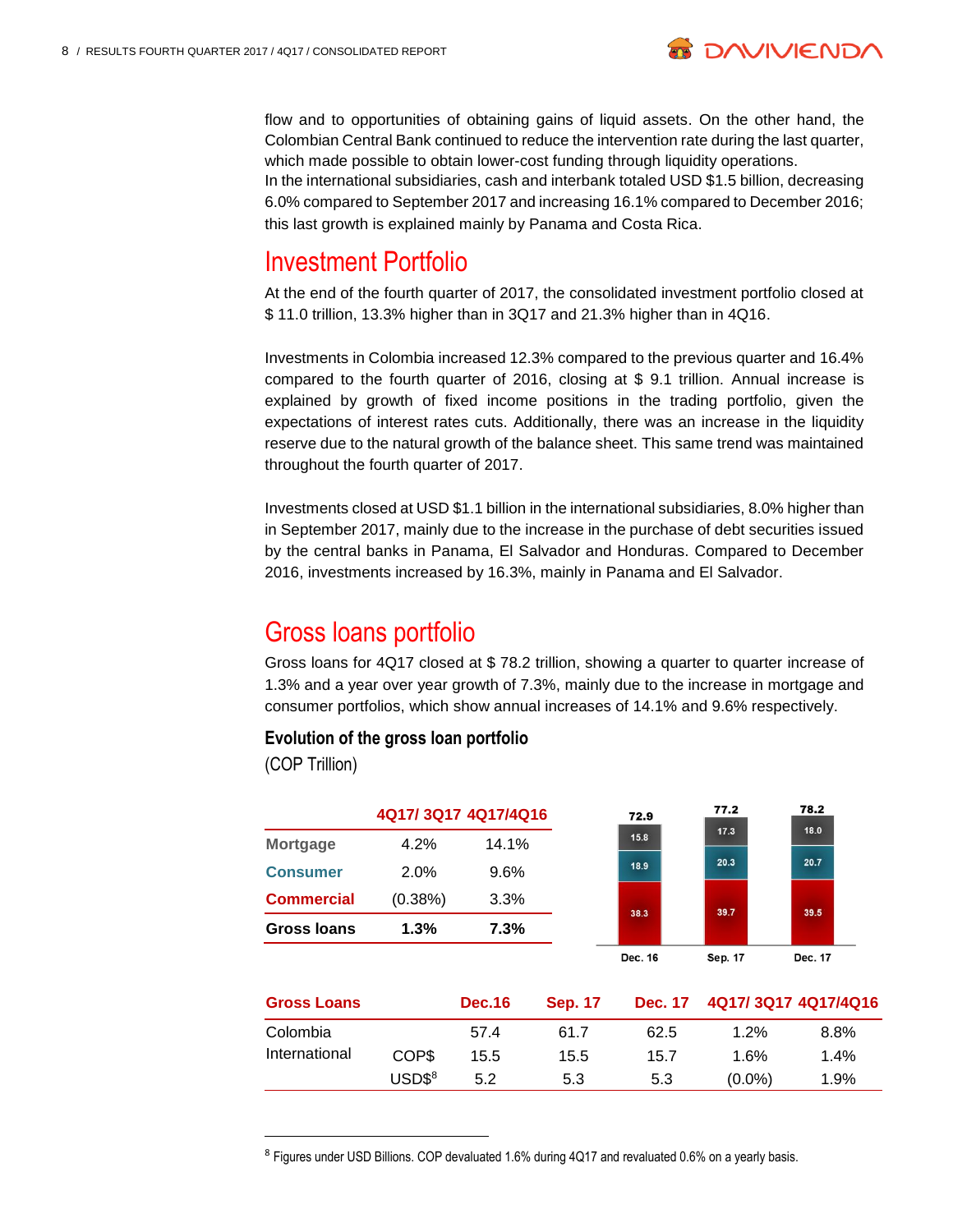

**B DAVIVIEND** 

Compared to the 4Q16, the variation of the gross portfolio in Colombia was 8.8%, driven mainly by the housing portfolio with a growth of 15.0%, where significant growth occurred in leasing and residential segments.

In the international subsidiaries, the gross portfolio totaled USD \$ 5.3 billion, remaining stable compared to 3Q17 and growing 1.9% compared to 4Q16. This behavior is explained by the dynamics presented in Costa Rica and El Salvador. Similarly, the growth of the mortgage portfolio, which achieved an increase of 10.9% compared to the balance of 4Q16, stands out.

# NPL and Coverage

| $NPL > 90$ days           |       |       |       |  |  |  |  |
|---------------------------|-------|-------|-------|--|--|--|--|
| <b>Portfolio</b>          | 4Q16  | 3Q17  | 4Q17  |  |  |  |  |
| Commercial                | 1.43% | 2.81% | 2.55% |  |  |  |  |
| Consumer                  | 2.64% | 2.68% | 2.63% |  |  |  |  |
| Mortgage                  | 2.58% | 3.23% | 3.35% |  |  |  |  |
| Total (90)                | 1.99% | 2.87% | 2.76% |  |  |  |  |
|                           |       |       |       |  |  |  |  |
| Mortgage $9(120)$         | 1.85% | 2.35% | 2.52% |  |  |  |  |
| Total (120) <sup>10</sup> | 1.83% | 2.67% | 2.56% |  |  |  |  |

| Coverage                        |        |               |             | <b>Total Reserves Coverage</b> |                                 |        |                      |        |  |
|---------------------------------|--------|---------------|-------------|--------------------------------|---------------------------------|--------|----------------------|--------|--|
| <b>Portfolio</b>                | 4Q16   | 3 Q 17        | <b>4Q17</b> |                                | <b>Portfolio</b>                | 4Q16   | 3Q17                 | 4Q17   |  |
| Commercial 131.2% 102.4% 121.0% |        |               |             |                                | Commercial 226.6% 140.7% 156.8% |        |                      |        |  |
| Consumer                        |        | 179.0% 177.6% | 181.7%      |                                | Consumer                        |        | 250.0% 257.1% 273.5% |        |  |
| Mortgage                        | 17.5%  | 16.8%         | 16.4%       |                                | Mortgage                        | 94.6%  | 71.9%                | 71.3%  |  |
| <b>Total</b>                    | 115.7% | 99.3%         | 107.1%      |                                | <b>Total</b>                    | 197.6% | 151.9%               | 162.3% |  |

The consolidated NPL<sup>11</sup> reached 2.76%, improving 11 bps compared to September 2017 and showing a deterioration of 77 bps compared to the same period of the previous year. This increase in the portfolio risk level is largely due to the slowdown in the Colombian economy and the implementation of the tax reform, both of which have had implications for the debtors' ability to pay, a situation that can be observed in the financial system of the country.

Commercial portfolio NPL closed at 2.55%, presenting a decrease of 26 bps compared to the last quarter and an increase of 113 bps compared to the one reported in December

 $\overline{a}$ 

<sup>&</sup>lt;sup>9</sup> Mortgage: Mortgage> 120 days / Gross Portfolio

<sup>10</sup> Total (120) includes Mortgage> 120 days; Commercial> 90 days; Consumer> 90 days

<sup>11</sup> NPL: Portfolio> 90 days / Gross Portfolio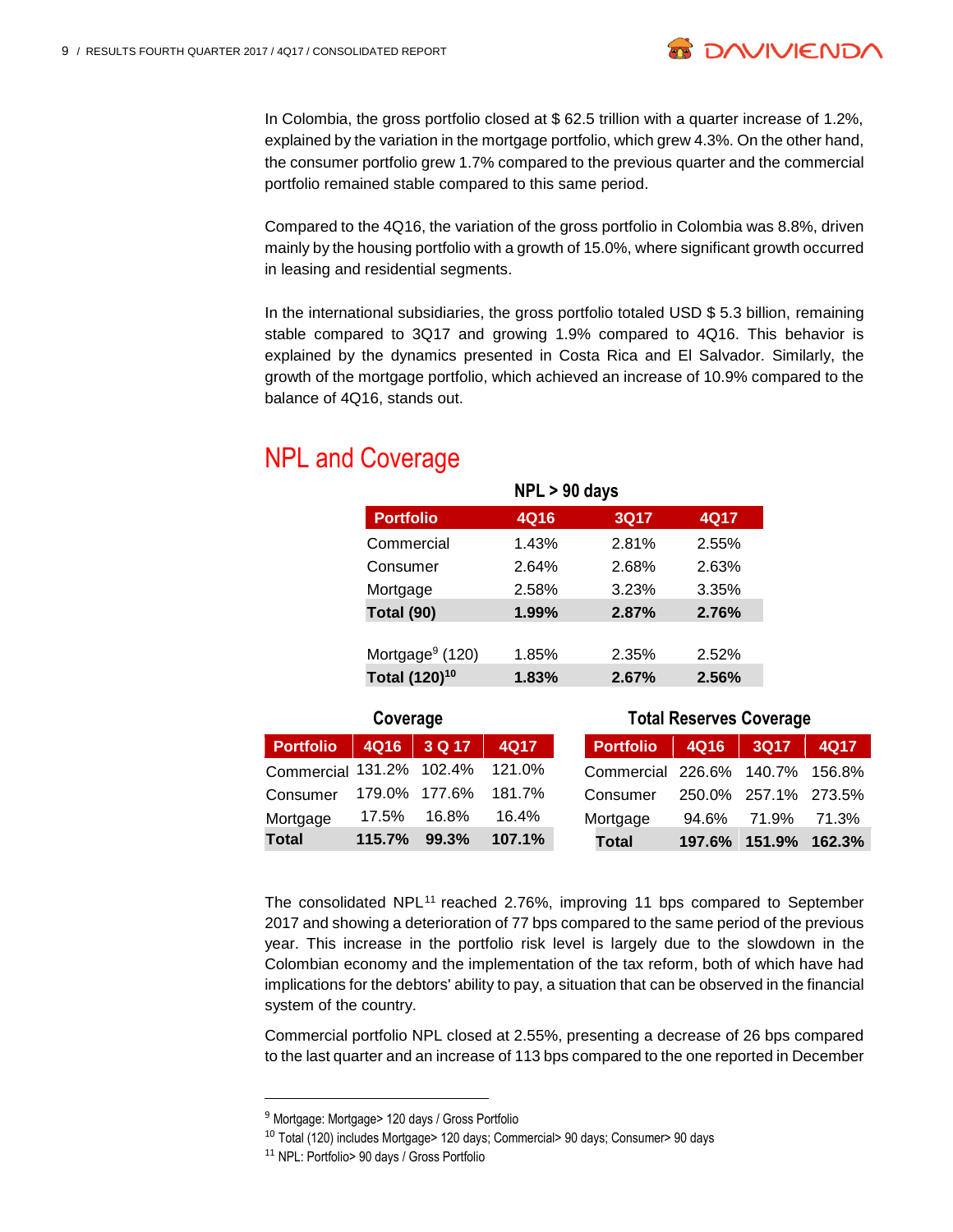

2016. This deterioration is explained by the growth of the greater than 90 days past due loans in credits of clients and particular sectors of the Colombian portfolio. The decrease in the index during the last quarter of the year is due to portfolio write-offs of credits without recovery prospects.

NPL of the consolidated consumer portfolio closed at 2.63%, with a recovery of 5 bps compared to the one recorded in September 2017. It remains stable compared to December 2016, despite the increase in the level risk of the portfolio in Colombia and thanks to the adjustment in origination policies made during the first half of the year.

90 days NPL ratio of the mortgage portfolio closed at 3.35%, with an increase of 12 bps compared to September 2017 and 77 bps compared to December 2016, mainly due to deterioration in residential leasing loans and housing loans disbursed to independent persons. On the other hand, during the last 12 months the mortgage portfolio was securitized for \$671 billion pesos. When discounting the securitization effect, the NPL of the mortgage portfolio would have been 3.23%.

120 days NPL ratio of the mortgage portfolio, which allows to better observe the risk of such portfolio by more adequately reflecting the portfolio's bearings, closed at 2.52%, showing a deterioration of 17 bps compared to the previous quarter and 67 bps compared to 4Q16.

The consolidated level of coverage<sup>12</sup> as of December 2017 was 162.3%, 104 bps higher than in September 2017, mainly explained by the lower balance of the unproductive portfolio in the commercial and consumer portfolios.

During 4Q17, there were \$469.3 billion in portfolio write-offs, corresponding to 0.6% of the gross loan portfolio. Write-offs increased 9.2% compared to the ones made in 3Q17, a behavior explained by a higher level of penalties in the Colombian commercial portfolio during the last quarter.

### Other Assets<sup>13</sup>

Other assets closed at \$4.5 trillion, 2.3% less than in September 2017 and 6.6% less than in December 2016. In Colombia, other assets closed at \$ 3.2 trillion, 4.0% lower compared to September 2017 and 9.5% lower compared to the same period of the previous year. This decrease is mainly a result of the sale of commercial and administrative offices worth \$146 billion.

In the international subsidiaries, other assets closed at USD \$270 million, registering an increase of 1.8% compared to September 2017 and 2.7% compared to December 2016.

## **Liabilities**

l

At the end of December 2017, consolidated liabilities totaled \$89.9 trillion, 2.0% more than in the last quarter and 7.6% more than in the same period of the previous year, mainly due to the behavior of both demand deposits and bonds, which presented an

<sup>12</sup> Total reserves coverage: (P&L Allowances + Equity Allowances) / Loans > 90 days

<sup>13</sup> Other assets include: Acceptances and derivatives, accounts receivable, property, plant and equipment, other nonfinancial assets and goodwill and intangibles.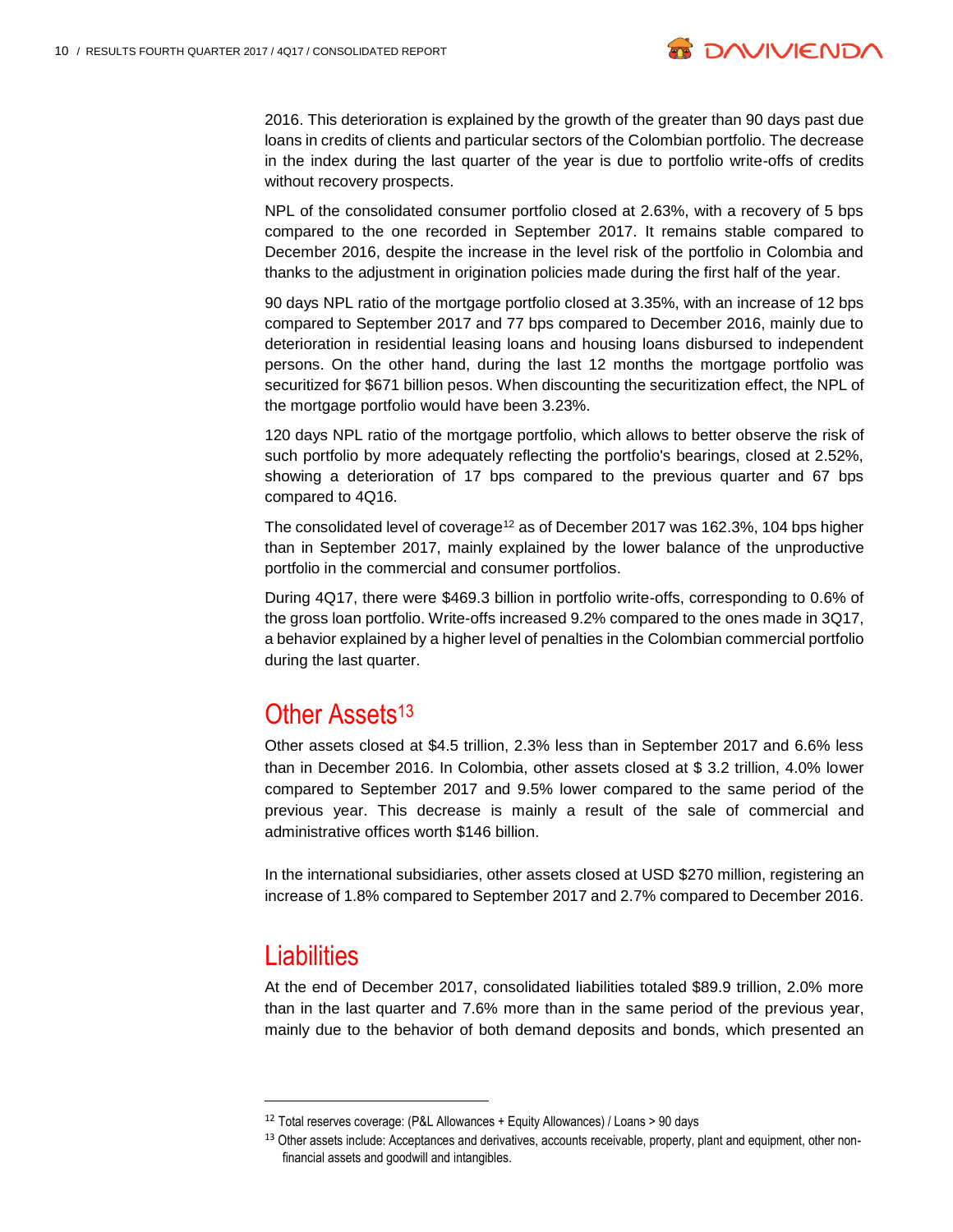

85.0

82.1

increase of 4.1% and 10.8% respectively. Additionally, there was a decrease of 0.8% in term deposits and an increase of 7.3% in loans to entities.

Liabilities in Colombia totaled \$ 68.7 trillion and represent 76.5% of consolidated liabilities. They increased 2.3% quarterly and 8.3% annually.

In the international subsidiaries, liabilities closed at USD \$ 7.1 billion, 0.4% lower compared to the previous quarter and 6.1% higher compared to the same period of the previous year.

Consolidated funding sources<sup>14</sup> totaled \$85 trillion, achieving a net portfolio to funding sources ratio of 89.3%, which decreased 215 bps compared to the previous quarter and 188 bps compared to December 2016. Excluding bonds, this ratio increases to 104.0%.

#### **Evolution of funding sources**

(COP Trillion)

|                                    |             |           |              | .       | ___     |
|------------------------------------|-------------|-----------|--------------|---------|---------|
|                                    | 4Q17 / 3Q17 | 4Q17/4Q16 | 78.1<br>34.0 | 32.6    | 34.0    |
| <b>Demand Deposits</b>             | 4.1%        | 0.0%      |              |         |         |
| <b>Term Deposits</b>               | $(0.8\%)$   | 14.3%     |              | 29.6    | 29.3    |
| <b>Bonds</b>                       | 10.8%       | 25.3%     | 25.7         |         |         |
| <b>Credits</b>                     | 7.3%        | 8.7%      | 9.6          | 10.8    | 12.0    |
| <b>Funding Sources</b>             | 3.6%        | 8.8%      | 8.9          | 9.0     | 9.7     |
|                                    |             |           | Dec. 16      | Sep. 17 | Dec. 17 |
| <b>Net Loans / Funding Sources</b> |             | 91.2%     | 91.5%        | 89.3%   |         |
|                                    |             |           |              |         |         |

| <b>Funding sources</b> |             |      |      |      |           | Dec.16 Sep. 17 Dec. 17 4Q17/3Q17 4Q17/4Q16 |
|------------------------|-------------|------|------|------|-----------|--------------------------------------------|
| Colombia               |             | 59.0 | 61.8 | 64.6 | 4 6%      | $9.6\%$                                    |
| International          | COP\$       | 19.2 | 20.3 | 20.4 | 0.5%      | 6.1%                                       |
|                        | $USD$^{15}$ | 6.4  | 6.9  | 6.8  | $(1.1\%)$ | 6.7%                                       |

Consolidated demand deposits totaled \$34 trillion at the end of 4Q17, showing an increase in the quarter, mainly due to the higher volume in checking accounts of institutional clients and savings accounts of individuals in Colombia. In relation to 4Q16, demand deposits remained stable. In the international subsidiaries, demand deposits closed at USD 2.6 billion.

Consolidated term deposits were \$29.3 trillion, 0.8% lower than those recorded in September 2017, mainly explained by the 1.7% decrease in the term deposit certificates of institutional clients in Colombia. Regarding December 2016, consolidated term deposits increased 14.3%; in Colombia they grew 20.9% while in the international subsidiaries they decreased 0.7%.

l

<sup>&</sup>lt;sup>14</sup> Funding sources: total deposits, bonds and credits with entities.

<sup>&</sup>lt;sup>15</sup> Figures under USD Billions. COP devaluated 1.6% during 4Q17 and revaluated 0.6% on a yearly basis.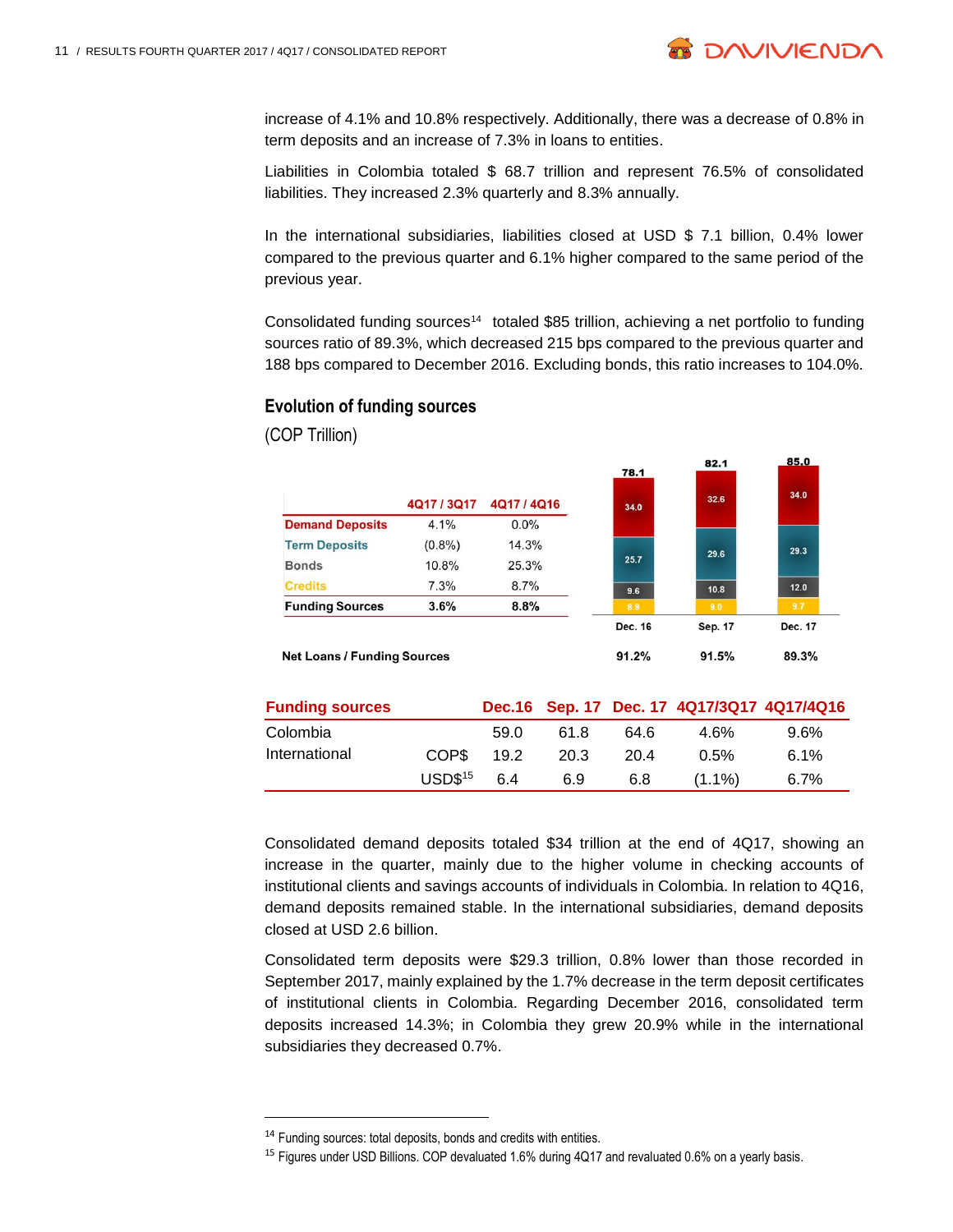

Bonds totaled \$12.0 trillion, 10.8% more than in the last quarter and 25.3% more compared to the same period of the previous year. This increase occurs mainly in Colombia due to the international issuance of global bonds for \$1.47 trillion and by issuance in the local market of ordinary bonds for \$1.1 trillion and subordinated bonds for \$399 billion.

In the international subsidiaries, the bonds closed at USD \$304 million, presenting an increase of 8.2% when compared to September 2017, and 50.5% more than in the same period of the previous year, as a consequence of the issuance of bonds in the local markets of Costa Rica and El Salvador.

Rediscount credits and credits with consolidated banking correspondents were \$9.7 trillion, 7.3% higher than in the previous quarter and 8.7% compared to December 2016.

## Equity and Regulatory Capital

Equity closed at \$ 10.9 trillion, 3.9% higher than that reported in the previous quarter and 8.4% more than in December 2016. Total technical capital increased 1.2% compared to the last quarter, closing at \$ 11.1 trillion.

The solvency ratio was 334 bps above the minimum solvency required in Colombia (9%), closing at 12.34%. Regarding December 2016, total solvency grew 131 basis points, which is the result of the increase in tier I, which went from 6.47% to 7.54% as a result of the capitalization carried out in March 2017.

Risk Weighted Assets level reached \$ 86.5 trillion. Compared to the same period of the previous year they present an increase of 4.6%, explained by the increase in disbursements of mortgage and consumer portfolio.





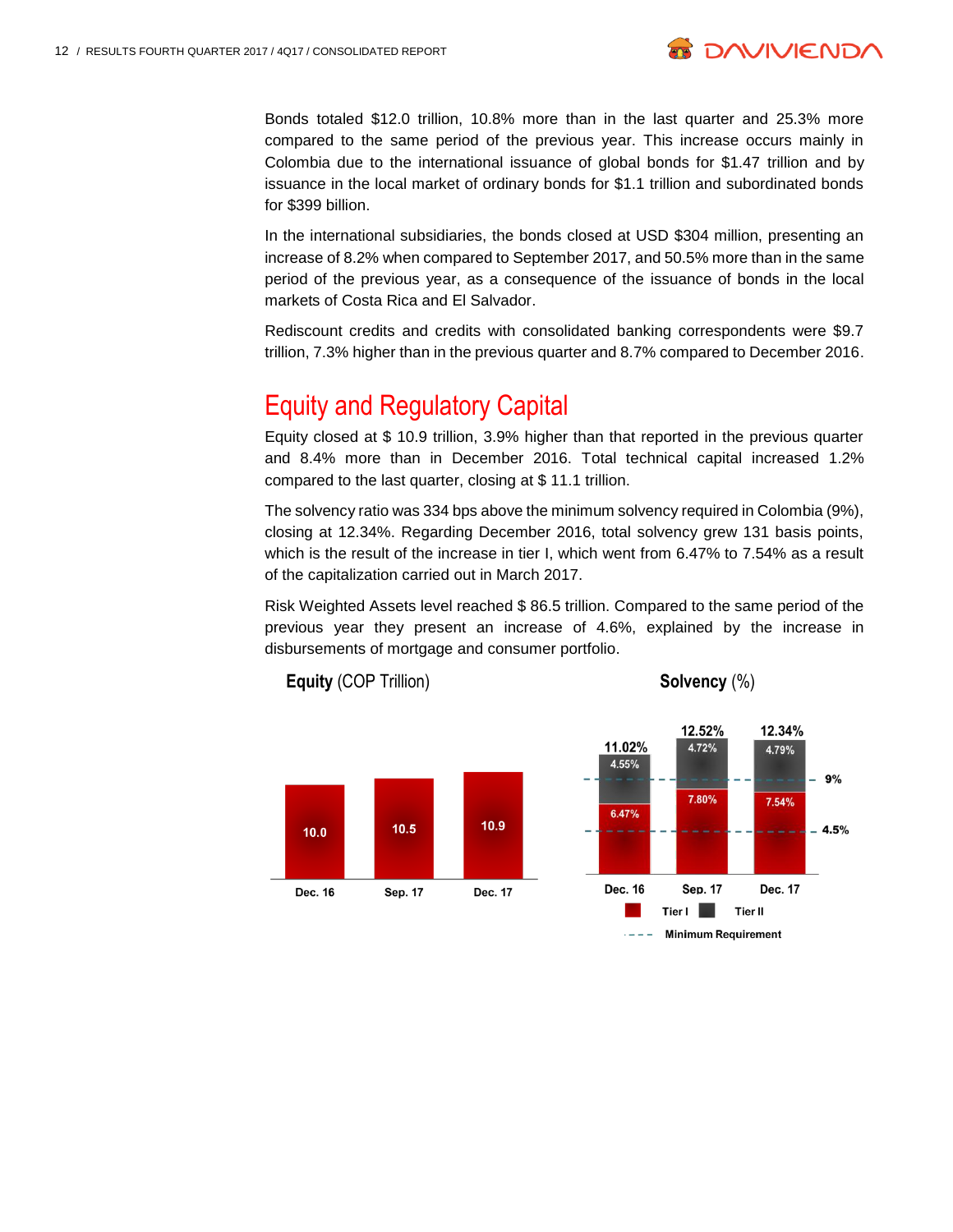**Profits** 

| (COP Billion) |      |               |                                              |                                  |                                  |                   |         |
|---------------|------|---------------|----------------------------------------------|----------------------------------|----------------------------------|-------------------|---------|
| 535           | 273  | 360           | <b>ROAE</b><br><b>ROAA</b>                   | <b>Dec. 16</b><br>18.6%<br>1.92% | <b>Dec. 17</b><br>12.4%<br>1.30% | 1,725             | 1,283   |
| 4Q16          | 3Q17 | 4Q17          |                                              |                                  |                                  | <b>Dec. 16</b>    | Dec. 17 |
| 4Q17/3Q17     |      | 4Q17/4Q16     |                                              |                                  |                                  | Dec. 17 / Dec. 16 |         |
| %             |      | %             |                                              |                                  |                                  | ℅                 |         |
| 5.8           |      | (6.0)         |                                              | Net Financial Margin             |                                  | (5.8)             |         |
| 7.6           |      | 29.8          | Operative income                             |                                  | 7.3                              |                   |         |
| 11.2          |      | 0.8           | Operating expenses                           |                                  | 8.7                              |                   |         |
| 549.5         |      | (78.7)        | FX changes, Derivatives and<br><b>Others</b> |                                  | (65.0)                           |                   |         |
|               |      | $\sim$ $\sim$ |                                              | المتماز مستملكهما المستمر مرسول  |                                  | $\sim$ $\sim$     |         |

## **PROFIT AND LOSS STATEMENT**

**9.8 (34.8) Income before tax (28.0)** (49.4) (46.4) Taxes (34.6) **31.9 (32.7) Net Income<sup>16</sup> (25.6) Recurring Net Income (13.7)**

Net profit for 4Q17 closed at \$ 360.0 billion, 31.9% more than that reported at the end of 3Q17, mainly explained by the 21.0% increase in investment income, due to the 7.6% growth in operating income, which closed at \$ 325.2 billion and non-recurring income of \$ 59.3 billion. Additionally, there is a 49.4% decrease in income tax.

Compared to 4Q16 results, quarterly profit decreased 32.7%, mainly explained by the increase in net provision expense (176.6%) and the higher occasional profits presented in 2016 of \$ 307 billion.

Accumulated profit as of December 2017 closed at \$ 1.28 trillion, 25.6% lower than that reported in December 2016, as a result of the 60% increase in provision expenses and 8.7% in operating expenses.

As a product of the above, the return on average equity (ROAE)<sup>17</sup> at the end of 4Q17 was 12.4%, compared to 14.4% recorded during 3Q17 and 18.6% in 4Q16.

l

<sup>16</sup> Profit after eliminations, homologations and homogenizations.

<sup>17</sup> ROAE (12 months): cumulative net profit / average equity.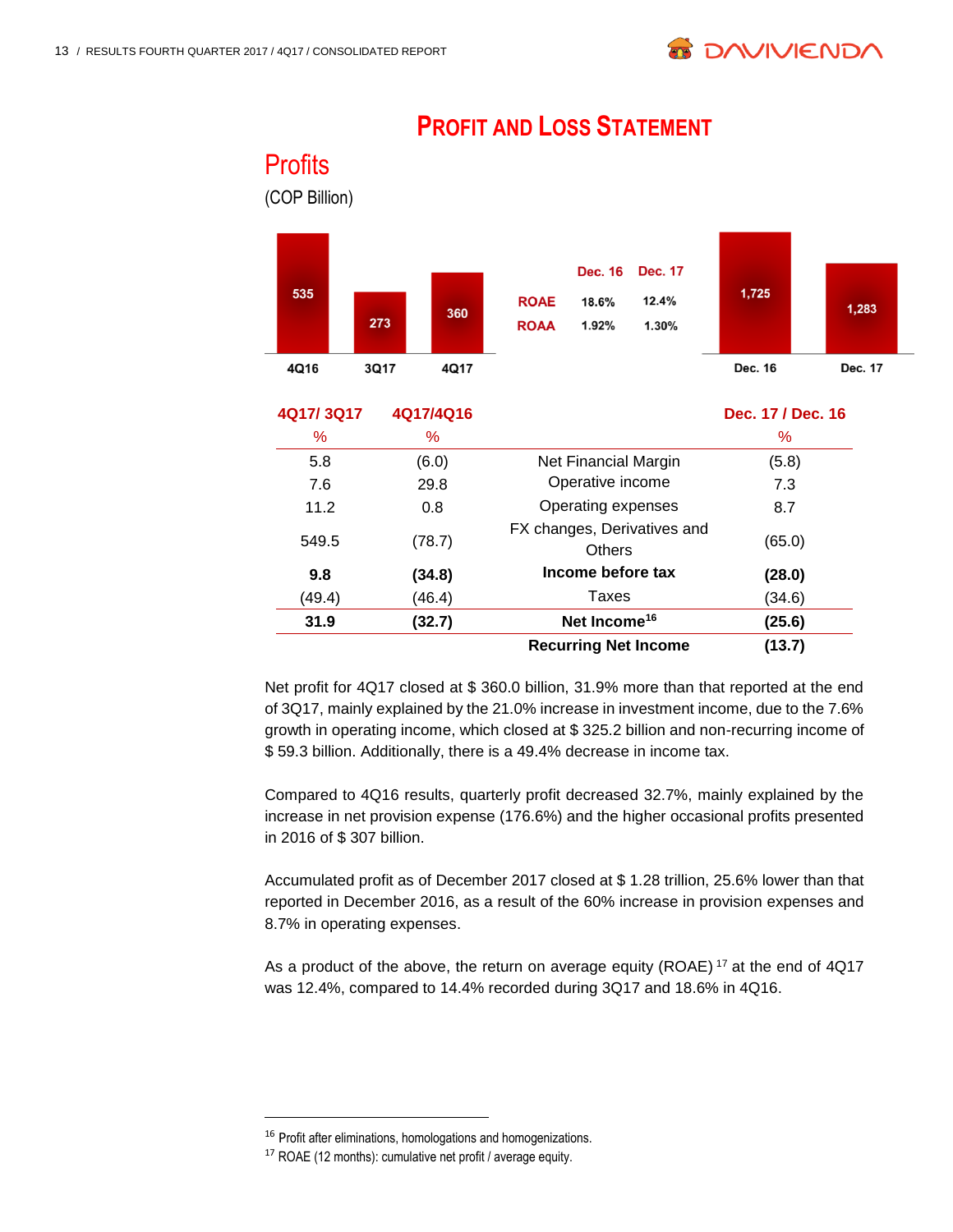

# Net Financial Margin

(COP Billion)



### **4Q17 /3Q17 4Q17/ 4Q16 Dec 17 / Dec 16**  $(\%)$  (%) (0.1) 6.6 **Loan income** 10.1 22.2 12.9 **Investment income, Interbank.** (16.7) **1.3 7.0 Subtotal Financial Income 7.6** (1.1) (11.3) **Financial expenses** 3.8 **2.9 23.7 Gross Financial Margin 10.5** (1.8) 176.6 **Allowances** 60.0 **5.8 (6.0) Net Financial Margin (5.8)**

The net financial margin closed the fourth quarter of 2017 at \$ 893.7 billion pesos. Compared to 3Q17, it increased 5.8%, due to the 1.3% growth in financial income, due to the 1.1% decrease in financial expenses and the 1.8% reduction in provisions expense.

The cumulative net financial margin was \$ 3.5 trillion, 5.8% less than that reported in December 2016 as a result of the increase in the provision expense, as a consequence of the deterioration presented in the consumer and commercial portfolio. On the other hand, financial expenses increased slightly (3.8%) compared to the growth presented in the accumulated of 2016 (64%).

Because of the above, the NIM <sup>18</sup> closed 4Q17 at 6.57%, 19 bps higher compared to 3Q17. In relation to 4Q16, it presents an increase of 4 bps.

# Portfolio Interest Income

l

Portfolio interest income totaled \$2.1 trillion at the end of 4Q17, remaining stable (-0.1%) compared to the previous quarter, mainly due to the lower volumes in the

<sup>&</sup>lt;sup>18</sup> NIM (12 months): Accumulated gross financial margin / average productive assets.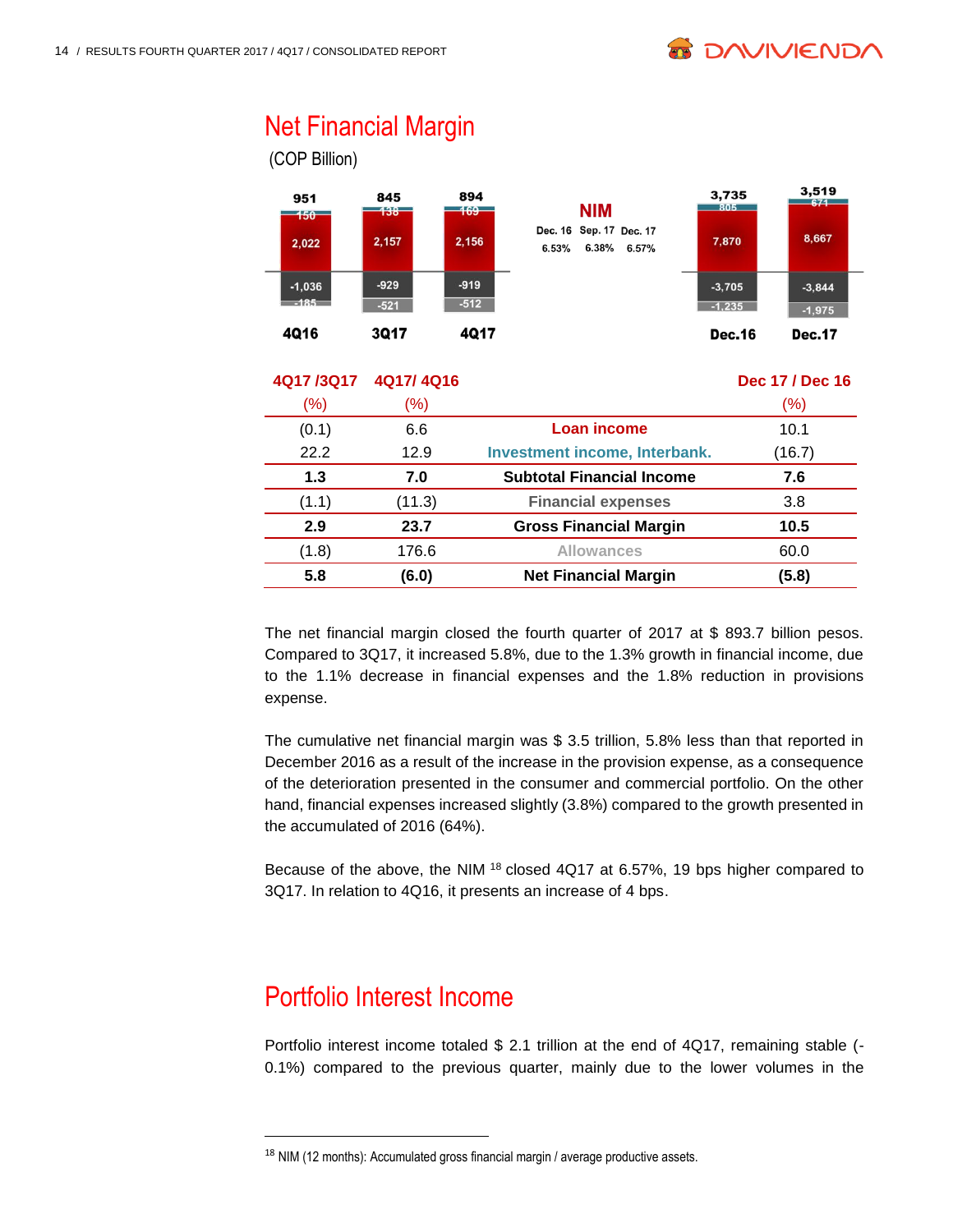

commercial portfolio. Regarding the balance of the average productive portfolio, it showed an increase of 1.9% in relation to 3Q17 and 9.8% compared to 4Q16.

During 4Q17, the interest income of the commercial portfolio totaled \$ 898.3 billion, with an increase of 0.5% compared to the previous quarter and a decrease of 1.5% compared to 4Q16, explained by the dynamics of the commercial portfolio in Colombia (where income decreased -0.5% quarterly and 4.1% annually). In international subsidiaries, commercial portfolio generated income of USD \$ 68.9 million, 3.9% more than in 3Q17 and 9.3% more than in 4Q16.

Income from the consumer portfolio in 4Q17 reached \$ 799.2 billion, 0.7% higher than in 3Q17 and 11.1% more compared to 4Q16. In Colombia, income grew 0.6% compared to 3Q17 and 12.1% in relation to 4Q16, particularly due to the higher volumes in fixed loans and payroll. In the international subsidiaries, income from the consumer portfolio was USD \$ 25.9 million, presenting an increase of 0.5% compared to 3Q17 and 4.0% compared to 4Q16.

Quarterly income of the mortgage portfolio closed at \$ 458.2 billion, 2.4% less than 3Q17 and 17.2% more than in 4Q16. The foregoing is mainly explained by the behavior of Colombian income, which decreased by 3.5% with respect to the last quarter, and increased by 19.3% compared to the fourth quarter of 2016. In the international subsidiaries, income from the mortgage portfolio was USD \$ 27.8 million, an additional 2.0% in connection with 3Q17 and 9.5% higher than in 4Q16, mainly accounted for the behavior in Honduras and Panama.

Due to the above, the accumulated portfolio income at the end of December 2017 reached \$ 8.7 trillion, 10.1% more than at the end of the same period of the previous year. Within the portfolio income, the consumer portfolio outperformed with a growth of 17.2% compared to December 2016.

## Income due to Investments and Interbank Funds

Quarterly income from the investment portfolio and interbank funds totaled \$ 168.9 billion, 22.2% more than that reported in 3Q17 and 12.9% more than in 4Q16, mainly due to an increase in debt instruments.

On the other hand, the income from the investments portfolio and the accumulated interbank funds as of December 2017 decreased 16.7% compared to the previous year, a decrease that is mainly explained by the performance of the Colombian trading portfolio, due to lower profit from sale of investments and the lower profitability observed in the fiduciary commission strategy of the liquidity reserve as a result of the expansionist policy of the Banco de la Republica throughout the year.

## Financial Expenses

4Q17 financial expenses closed at \$ 919.2 billion, keeping the trend of the previous quarter: decreasing 1.1% compared to 3Q17 and 11.3% compared to 4Q16, mainly driven by the reduction of the monetary policy rate in Colombia, which was reduced by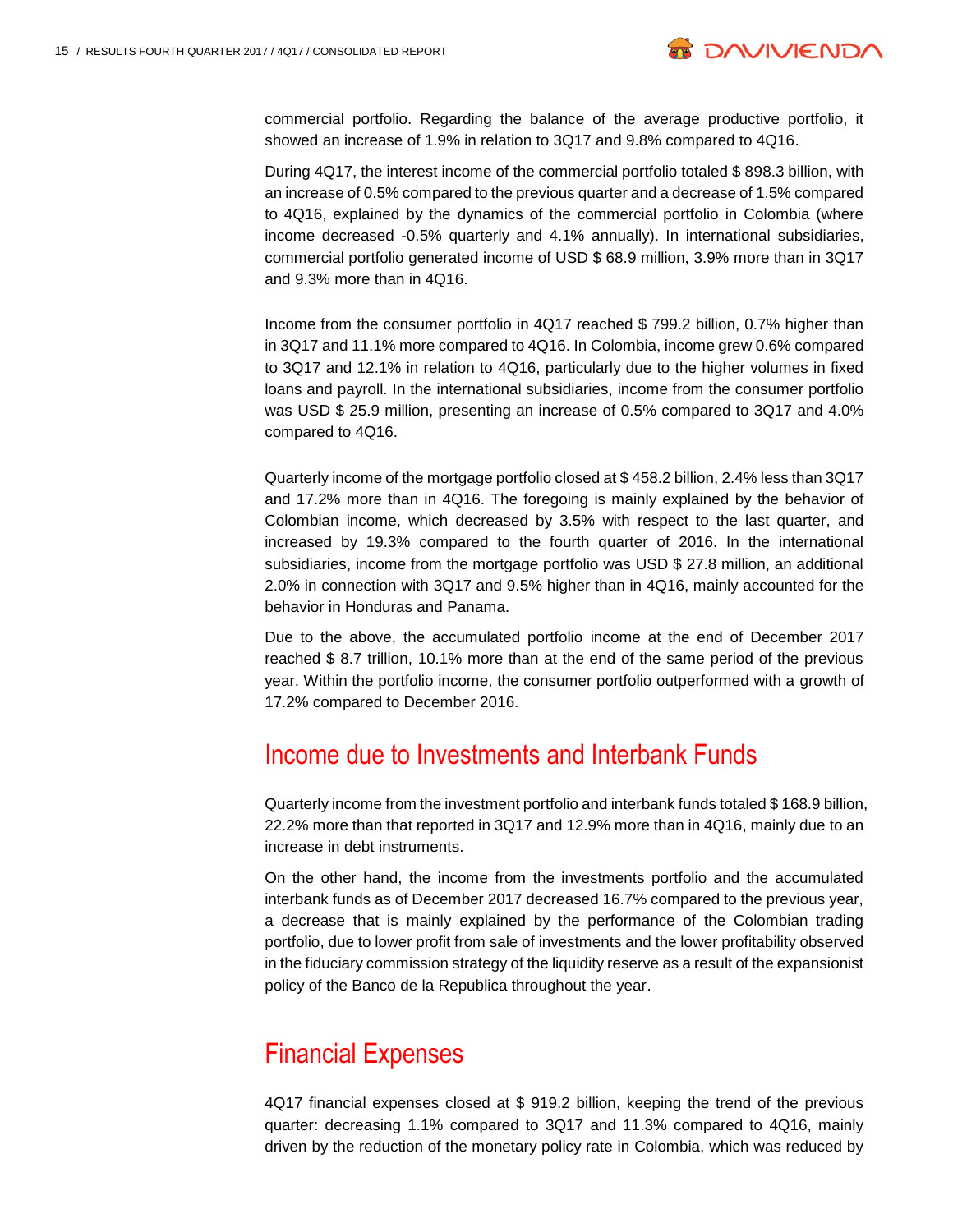

275 bps during the year. Consequently, there was a lower cost in savings accounts and lower financial costs because of money market operations.

In the case of Colombia, financial expenses were \$ 755.1 billion, 1.3% lower compared to the previous quarter and 15.1% lower compared to 4Q16. Regarding the previous quarter, the decrease is mainly due to the lower cost of deposits in savings accounts, which decreased 13.5% compared to 3Q17, closing at \$130.2 billion.

In the international subsidiaries, financial expenses totaled USD \$ 54.9 million, 0.4% less than in 3Q17 and 12.9% higher than in 4Q16, mainly due to the increase in expenses of term deposits certificates and in interest on loans obtained through other banks, mainly in Costa Rica and El Salvador.

Accumulated financial expenses at the end of December 2017 totaled \$ 3.8 trillion, showing an increase of 3.8% compared to the same period of the previous year. This increase is mainly due to the rise in the costs of term deposit certificates. However, the pressure because of the increase in the rates has declined in the last 12 months because of the reduction of the intervention rate of the Colombian Central Bank.

## Net Allowances Expense

Net allowances expense during 4Q17 totaled \$ 511.7 billion, decreasing 1.8% compared to 3Q17 and increasing 176.6% compared to 4Q16. In Colombia, provisions expense decreased 3.3% during the quarter and increased 230.6% in relation to 4Q16, closing at \$ 443.5 billion, mainly due to the increase in provisions in the consumer and commercial portfolios. This effect is explained by the lower dynamics of the Colombian economy, the deterioration of individual customers in the commercial portfolio and the impact of regulatory changes in provisions for restructured clients.

The accumulated net provision expense closed at \$1.9 trillion, showing an increase of 60.0% compared to that reported in December 2016. As a result of the above, the cost of risk<sup>19</sup> was 2.53%, 40 bps more than the one recorded at the end of 3Q17 and 84 bps to the one recorded in 4Q16.

## Net operational Income

l

During 4Q17 operational income totaled \$325.2 billion, 7.6% more than in 3Q17, mainly due to the income increase in commissions and fees, which grew 9.0% compared to 3Q17. Compared to 4Q16, operating income increased 29.8%, mainly explained by the reclassification of income from the sale of CIFIN in Colombia during the last quarter of 2016.

The operational income in Colombia was \$ 253.7 billion, up 5.4% from 3Q17 and 42.2% from 4Q16.

<sup>19</sup> Cost of risk: Accumulated allowances expense (12 months)/ Gross Loans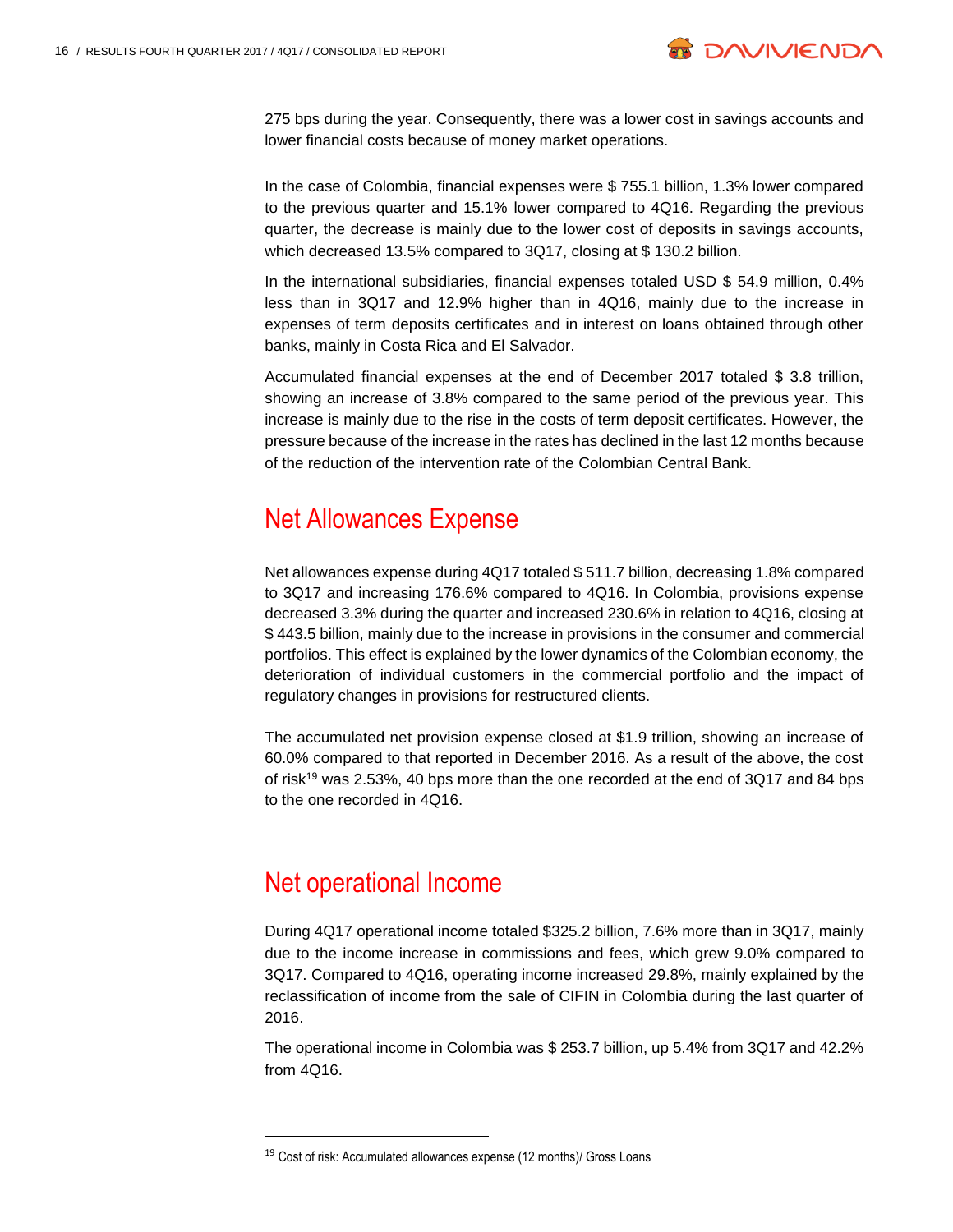Operational income closed at USD \$ 24.0 million in the international subsidiaries,16% more than in 3Q17 and 0.4% more than in 4Q16, as a result of higher income from commissions and fees, mainly in Costa Rica and Panama.

**B DAVIVIEND** 

Accumulated net operational income closed at \$1.2 trillion, with an increase of 7.3% compared to the same period of the previous year.



# **Operational Expenses**

l

Operational expenses totaled \$ 869.8 billion in 4Q17, showing an increase of 11.2% compared to those recorded in 3Q17, first and foremost explained by the growth in operational expenses, which reached \$ 393 billion: 14.4% more than in the last quarter and 0.4% more than in the same period of the previous year.

14.4 0.4 **Operational Expenses** 11.9 26.2 9.0 **Other Expenses** 7.5 **11.2 0.8 Total Expenses 8.7**

In Colombia, operational expenses for the quarter were \$ 670 billion, 12.0% more than in 3Q17, mainly due to the increase in administrative expenses of fees and legal expenses, the expense in taxes and rates, and other taxes. Compared to 4Q16, operating expenses increased 1.1%, mainly due to lease, amortization and depreciation expenses.

In the international subsidiaries, operational expenses closed at US \$ 67 million, 8.5% more than those recorded in 3Q17 and 0.9% more than in 4Q16, mainly due to increases in operating expenses in Honduras and El Salvador.

Due to the above, accumulated operating expenses as of December 2017 were \$ 3.2 trillion, showing an increase of 8.7% compared to the same period of the previous year, whereby the efficiency closed at 46.6% compared to 45,1% from the same period of the previous year.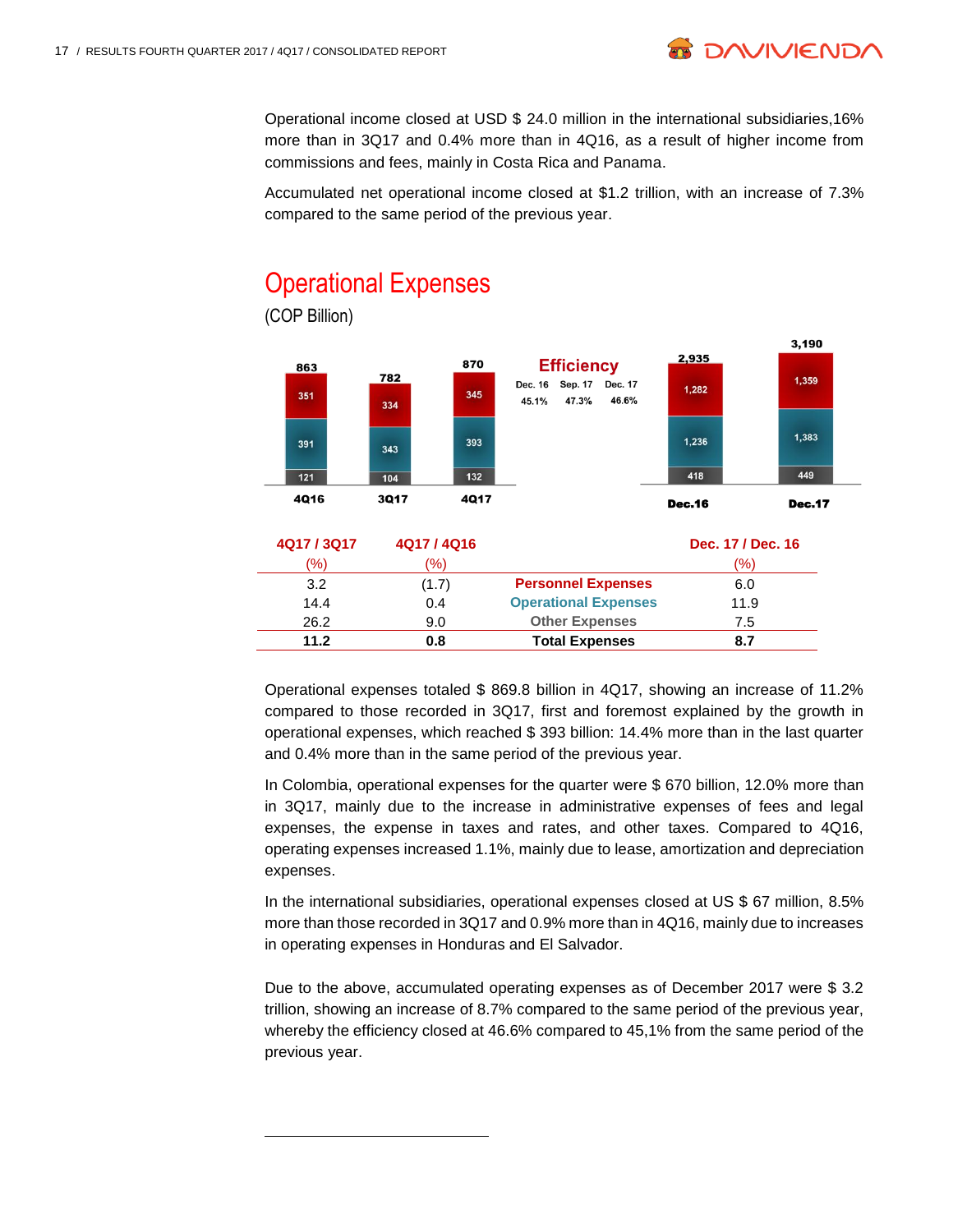

# Net Changes and Derivatives

Income from changes and derivatives increased 18.3% in the last quarter. This growth is concentrated in Colombia, explained by the long positions held in the trading activity due to expectations of devaluation. However, the profit changes generated was offset by the devaluation of the derivative instruments that are used to cross these cash positions and to cover the positions of the bank book. The aforementioned led to a 35.6% decrease of the result of changes and net derivatives with respect to 3Q17 and 86.7% when comparing the quarterly cuts of December 2017 and December 2016.

Income from changes and net derivatives accumulated as of December 2017 was \$ 104.4 billion, with a reduction of 41.4% compared to the same period of 2016. This is explained by the higher profit presented in December 2016, that stems from the fact of the component of the interest rate of the derivative instruments, which is in turn the result of a higher expectation of devaluation compared to the same period of 2017.

## **Taxes**

During 4Q17, the consolidated operation of Davivienda recorded an income tax of \$ 51.7 billion, 49.4% less than in 3Q17 and 46.4% less than that recorded in 4Q16.

The lower value of income tax is concentrated in Colombia, which was \$ 36.8 billion for 4Q17, 59.2% less than that presented in 3Q17. This decrease is explained by a not constitutive income derived from the merger between Deceval<sup>21</sup> and the Colombian Stock Exchange and a lower rate as a result of the occasional gain tax on the sale of fixed assets recorded during the last quarter.

The effective tax rate accrued as of December 2017 was 24%, 242 basis points less than in December 2016. Cumulative taxes as of December 2017 closed at \$ 405 billion, 34.6% lower than those reported in the same period from the previous year

l

<sup>&</sup>lt;sup>21</sup> Colombia's Central Securities Depository